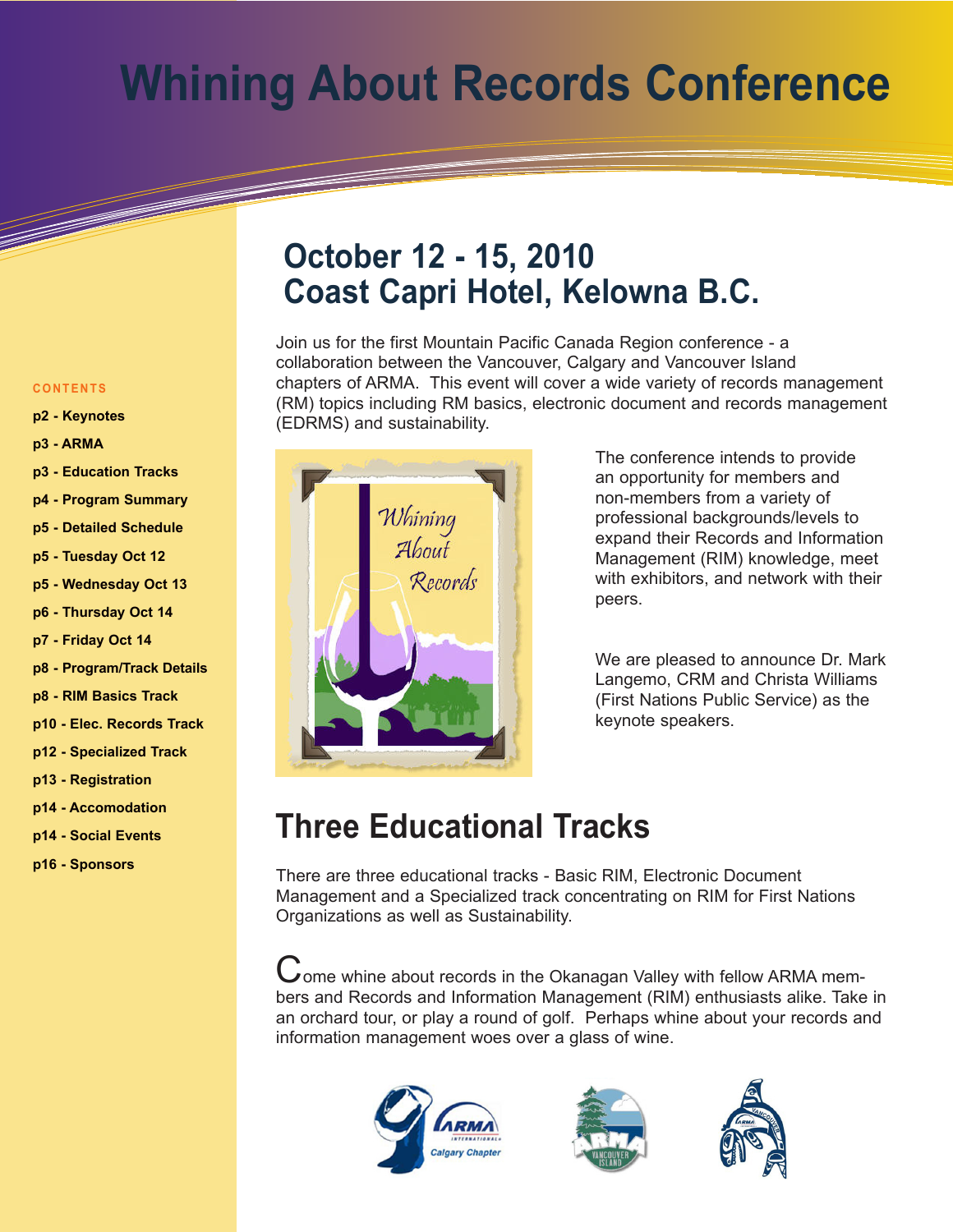## <span id="page-1-0"></span>**Dr. Mark Langemo and Christa Williams**

#### **Keynotes**

ARMA Mountain Pacific is pleased to announce Dr Mark Langemo, CRM and Christa Williams (First Nations Public Service) as the keynote speakers.

Dr Langemo is a prolific writer who has published over 60 magazine and journal articles. He is the author of the CD-ROM video training series "Establishing and Managing Successful Records Management Programs" published in 2003 and the book Winning Strategies for Successful Records Management Programs published in 2002 by Information Requirements Clearinghouse, Inc. (www. irch.com). Dr. Langemo has been the University of North Dakota's "Teacher of the Year", and he has received a national award for "excellence in continuing education seminars". He is a Certified Records Manager (CRM) who was inducted into ARMA International's "Company of Fellows" in 1991 - ARMA's highest award to an individual. In 1993, Mark Langemo was given the prestigious Emmett Leahy Award by the Institute of Certified Records Managers. The Leahy Award is the highest award internationally in the profession of Records Management. Dr. Langemo is a veteran records management seminar leader, consultant, and a dynamic speaker who presents content-filled, current-to-themoment, media-illustrated, dynamic, and entertaining seminars.

Christa Williams is a member of the Nlaka'pamux Nation and has extensive experience in working for First Nations in BC. She is currently working for the First Nations Leaders developing a BC-wide First Nations Public Service Capacity Building Strategy to support people working in First Nations communities.

Christa is widely regarded as an expert in Aboriginal and First Nations education issues and administration. She has strong skills sets in community development, consultation management, strategic planning and project management.

Christa was the Executive Director of the First Nations Education Steering Committee since for 14.5 years. Christa's long-standing commitment to improving First Nations education has led to significant achievements provincially and nationally. The First Nations Education Steering Committee is a nonprofit, independent organization directed by a large board of First Nations community representatives. Under Christa's leadership, FNESC has grown to be an influential body supporting the development of high quality of education for Aboriginal students from kindergarten through post-secondary and adult education.

Christa holds a Bachelor of Science with Honours from Queen's University and sits on various boards including the Board of Governors of Royal Roads University. In 2006 Christa was recognized by the Province of British Columbia and the First Nations Leadership Council for her contribution to BC Society in the area of Education.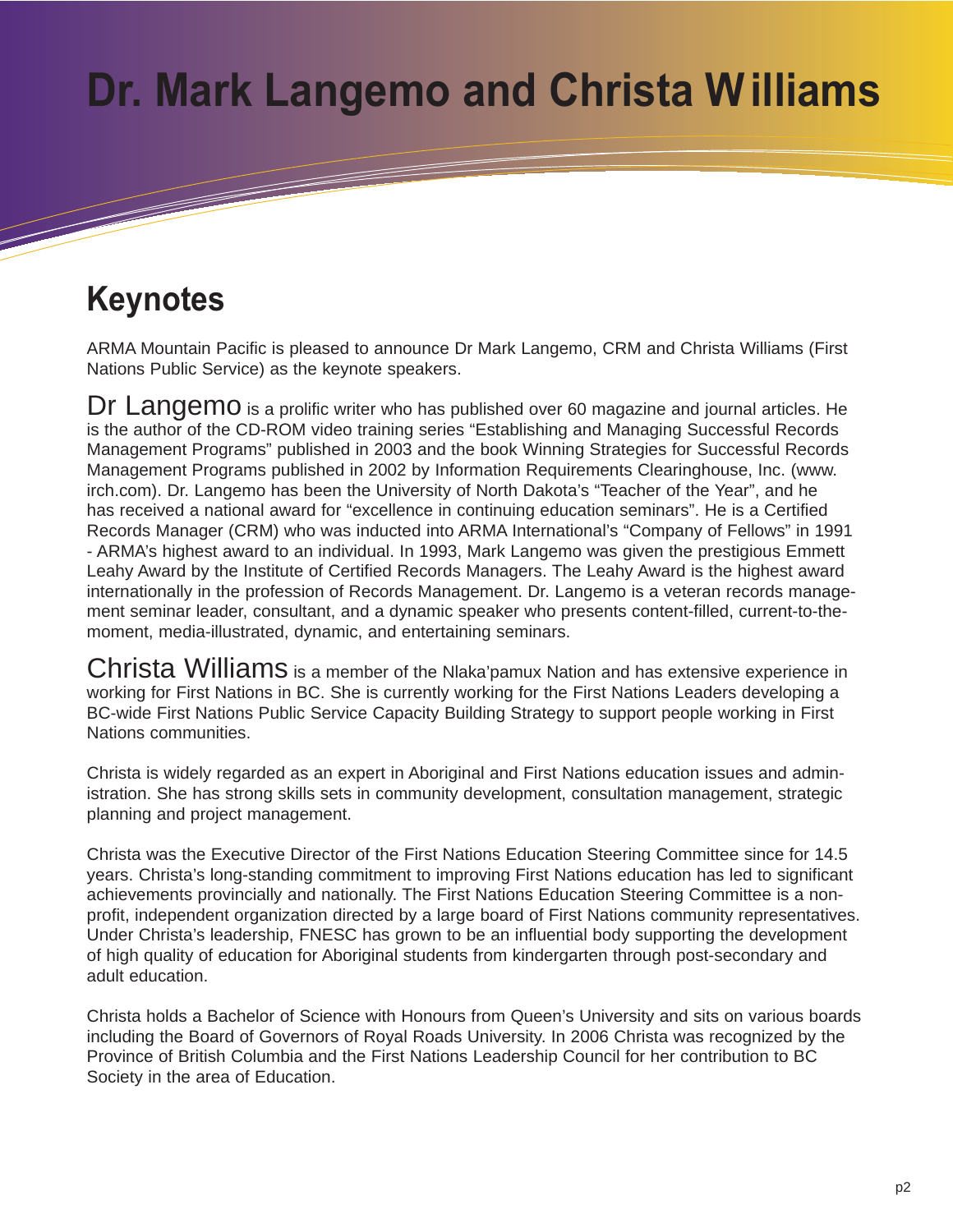<span id="page-2-0"></span>

### **ARMA**



ARMA Canada, the Canadian Region of **[ARMA International](http://www.arma.org)**, was established in 1968. Today there are more than 1,800 ARMA Canada members in all Canadian provinces/territories. For more information, visit the **[ARMA Canada website](http://www.armacanada.org)**.

#### **Educational Tracks**

This conference will be focusing on three educational tracks:

#### **1. Basic Records Management**

The things that everyone needs to know. What's a record? What are the elements of a Records Management Program? What is a Classification System and how do I use it? What are the RIM program standards and fundamental practices at the heart of programs? What are the laws and regulations that affect Canadian RIM programs?

#### **2. Electronic Records Management**

How to understand, prepare for, implement, and manage electronic records, possibly including such topics as the ins and outs of Electronic Document and Records Management Systems (EDRMS) and drafting organizational policy to manage electronic records in an operational setting. What are the key issues RIM people need to know about electronic records?

#### **3. Specialized Topics**

Detailed looks at specific records management topics, issues, and groups, including sustainability (How green is your program? Does your program help your organization to meet it's sustainability targets?) and First Nations RIM programs and challenges.

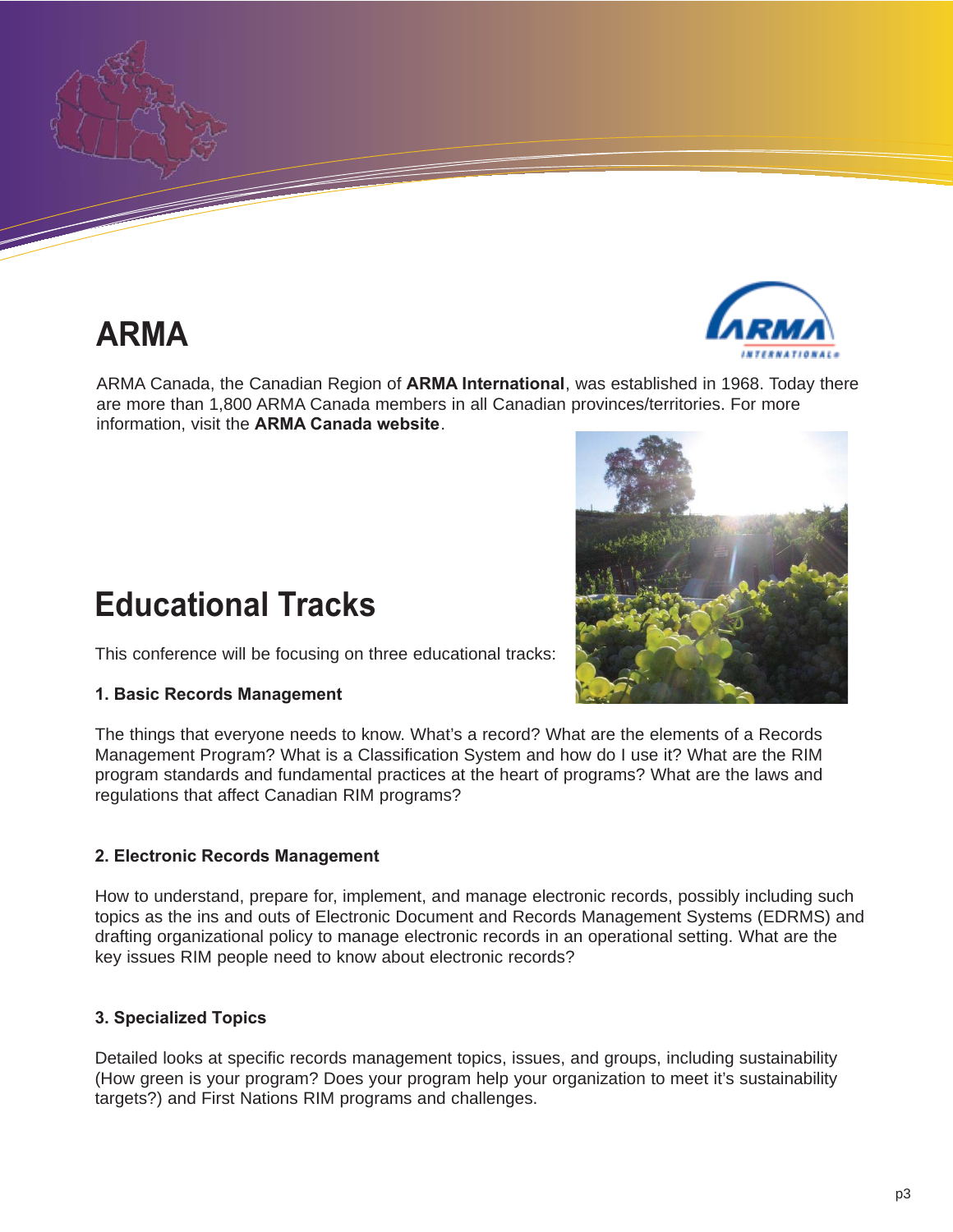## **Program Summary**

Please note that this schedule may change without notice.

#### WEDNESDAY

<span id="page-3-0"></span>and the second contract of the contract of the contract of the contract of the contract of the contract of the

|                  | <b>BASIC RIM</b>                                                    | <b>EDRMS</b>                                                                                                              | <b>SPECIALIZED</b>                                                        |
|------------------|---------------------------------------------------------------------|---------------------------------------------------------------------------------------------------------------------------|---------------------------------------------------------------------------|
| <b>Session 1</b> | Overview of RIM<br>- Geider                                         | Introduction to Electronic<br>Records and Information<br>Management - Schinkelwitz                                        | <b>First Nations Organizations</b><br>- Getting Ready for RIM<br>- Dunkin |
| <b>Session 2</b> | How to Conduct a Records<br><b>Management Assessment</b><br>$-Rock$ | "Head in the clouds, feet on the<br>ground" - Cloud Computing<br>and RIM - the good, the bad and<br>the fantasy. - Fisher | <b>First Nations Information</b><br><b>Management Toolkit - Bradley</b>   |
| <b>Session 3</b> |                                                                     | Candy and Aspirin - Managing<br>Government Obligations. - Benay                                                           |                                                                           |

#### THURSDAY

|                  | <b>BASIC RIM</b>                                                                                 | <b>EDRMS</b>                                                                             | <b>SPECIALIZED</b>                                                                   |
|------------------|--------------------------------------------------------------------------------------------------|------------------------------------------------------------------------------------------|--------------------------------------------------------------------------------------|
| <b>Session 1</b> | CRM Workshop - Parts 1-5<br>- Bellamy/Rathbone                                                   | <b>Fundamentals of Electronic</b><br><b>Records Management Systems</b><br>- Schinkelwitz | <b>ARMA &amp; First Nations</b><br><b>Communities Mentorship</b><br>- Dunkin         |
| <b>Session 2</b> |                                                                                                  | Transitioning to an EDRMS<br>- Geider                                                    | <b>Why First Nations Summit</b><br><b>Adopted SharePoint 2010</b><br>- Harris/Gordon |
| <b>Session 3</b> | Pragmatic Answers to 10 Common<br>Questions About Digital & Analog<br>Document Capture - Marceil | What's in that Data Warehouse<br>- Bolton                                                | Sustainability - A Societal<br><b>Conversion - Wakefield</b>                         |
| <b>Session 4</b> | Implementing a RIM Software<br>Application<br>- Weston (45 minutes)                              | Practical Approach to Managed<br><b>Shared Drives</b><br>- Sparkes (45 minutes)          |                                                                                      |

#### FRIDAY

|                  | <b>BASIC RIM</b>                            | <b>EDRMS</b>                                                                         | <b>SPECIALIZED</b>                                                                      |
|------------------|---------------------------------------------|--------------------------------------------------------------------------------------|-----------------------------------------------------------------------------------------|
| <b>Session 1</b> | CRM Workshop - Part 6<br>- Bellamy/Rathbone | Best Practices for Designing and<br>Implementing SharePoint 2010<br>- Harris/Cunneen | Selling and Educating Your<br>Organization's RM Program to<br><b>Your Users - Bauer</b> |
| <b>Session 2</b> |                                             |                                                                                      | How Green is Your RIM<br>- Bradley                                                      |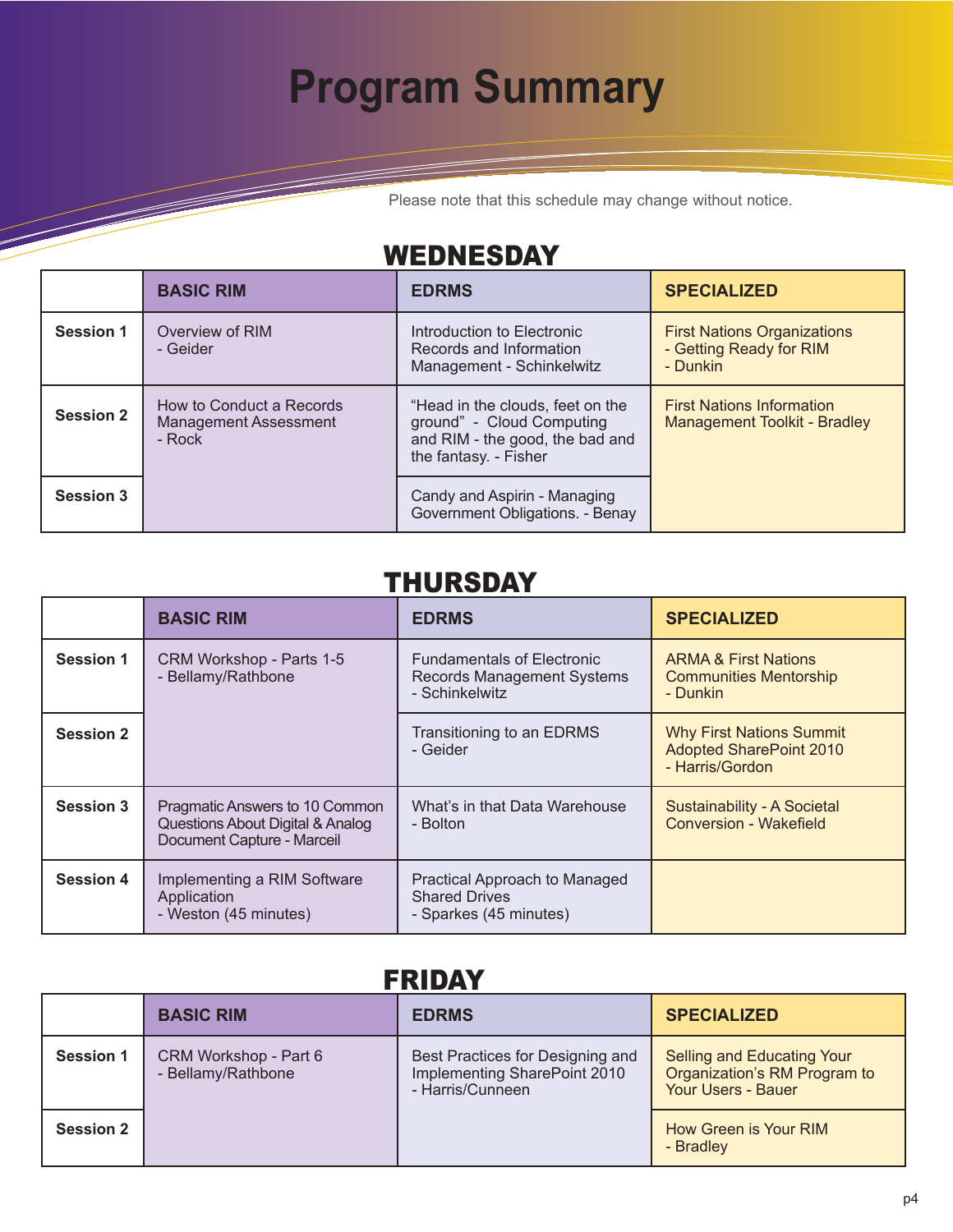## **Detailed Schedule**

<span id="page-4-0"></span>

| Time              | <b>Tuesday October 12</b>                                        |
|-------------------|------------------------------------------------------------------|
| 4:45 PM - 7:00 PM | <b>EXHIBIT HALL OPEN</b><br><b>Room:</b> Vineyard Sections 3 & 4 |
| 4:45 PM - 7:00 PM | <b>WELCOME RECEPTION</b><br><b>Room:</b> Vineyard Sections 1 & 2 |

| <b>Time</b>       |                                                                                                                                                             |                                                                                                                                                                                            | <b>Wednesday October 13</b>                                                                                                                   |                                                                                                                                                                             |
|-------------------|-------------------------------------------------------------------------------------------------------------------------------------------------------------|--------------------------------------------------------------------------------------------------------------------------------------------------------------------------------------------|-----------------------------------------------------------------------------------------------------------------------------------------------|-----------------------------------------------------------------------------------------------------------------------------------------------------------------------------|
| 7 AM - 8:15 AM    |                                                                                                                                                             |                                                                                                                                                                                            | <b>BREAKFAST</b><br>Room: Ballroom                                                                                                            |                                                                                                                                                                             |
| 8:15 AM - 8:30 AM |                                                                                                                                                             |                                                                                                                                                                                            | <b>OPENING CEREMONIES</b><br><b>Room: Ballroom</b>                                                                                            |                                                                                                                                                                             |
| 8:30 AM - 10 AM   | College of Business and Public Administration, University of North Dakota                                                                                   |                                                                                                                                                                                            | <b>KEYNOTE PRESENTATION</b><br>Dr. Mark Langemo, CRM, FAI<br>Professor Emeritus, Information Systems and Business Education<br>Room: Ballroom |                                                                                                                                                                             |
| 10 AM - 5 PM      |                                                                                                                                                             |                                                                                                                                                                                            | <b>EXHIBIT HALL OPEN</b><br>Room: Vineyard Sections 3 & 4                                                                                     |                                                                                                                                                                             |
| 10 AM - 10:30 AM  |                                                                                                                                                             |                                                                                                                                                                                            | <b>REFRESHMENT BREAK in the EXHIBIT HALL</b>                                                                                                  |                                                                                                                                                                             |
| 10:30 AM - Noon   | <b>B1</b><br><b>Overview of Records</b><br>and Information<br><b>Management</b><br>- RIM Practices<br>Room: Vineyard Sections 1 & 2<br>Andrew Geider, CRM   | <b>Records and Information</b><br><b>Management</b><br>- RIM Practices<br>Room: Horizon North<br>Bruce Schinkelwitz, CRM                                                                   | Introduction to Electronic E1                                                                                                                 | <b>S1</b><br><b>First Nations</b><br><b>Organizations - Getting</b><br><b>Ready for RIM</b><br>- RIM Practices<br>Room: Okanagan Room<br>Sandra Dunkin                      |
| Noon - 1:15 PM    |                                                                                                                                                             | <b>LUNCH</b>                                                                                                                                                                               | Room: Ballroom                                                                                                                                |                                                                                                                                                                             |
| 1:15 PM - 2:45 PM | <b>How to Conduct a</b><br><b>B2</b><br><b>Records Management</b><br><b>Assessment</b><br>- RIM Practices<br>Room: Vineyard Sections 1 & 2<br>Sue Rock, CRM | "Head in the clouds,<br>feet on the ground" Cloud<br><b>Computing and RIM - the</b><br>good, the bad and the<br>fantasy.<br>- Information Technology<br>Room: Okanagan Room<br>Paul Fisher | E2                                                                                                                                            | <b>S2</b><br><b>First Nations</b><br><b>Information Management</b><br><b>Toolkit</b><br>- RIM Practices<br>Room: Horizon North<br>Alexandra (Sandie) Bradley,<br><b>CRM</b> |
| 2:45 PM - 3:15 PM |                                                                                                                                                             |                                                                                                                                                                                            | <b>REFRESHMENT BREAK</b><br>Room: Exhibit Hall                                                                                                |                                                                                                                                                                             |
| 3:15 PM - 4:45 PM | <b>Session B2 continued</b>                                                                                                                                 | <b>Candy and Aspirin</b><br>- Managing Government<br><b>Obligations While Enabling</b><br>Collaboration<br>- Information Technology<br>Room: Okanagan Room<br>Alex Benay                   | E3                                                                                                                                            | <b>Session S2 continued</b>                                                                                                                                                 |
| 5:45 PM - 9:30 PM | <b>ORCHARD TOUR</b><br>Kelowna Land and Orchard                                                                                                             |                                                                                                                                                                                            |                                                                                                                                               | <b>GOLF</b><br>Michaelbrook Ranch Golf Course                                                                                                                               |
| 7 PM - 9 PM       |                                                                                                                                                             | <b>REIDEL GLASS TASTING</b>                                                                                                                                                                | <b>Room: Horizon North</b>                                                                                                                    |                                                                                                                                                                             |

Note: Speakers and sessions were confirmed at time of publishing; however, circumstances beyond our control may require substitutions, alterations, or cancellations of speakers and/or sessions. We reserve the right to alter or modify the advertised speakers, sessions, and/or schedule if necessary. p5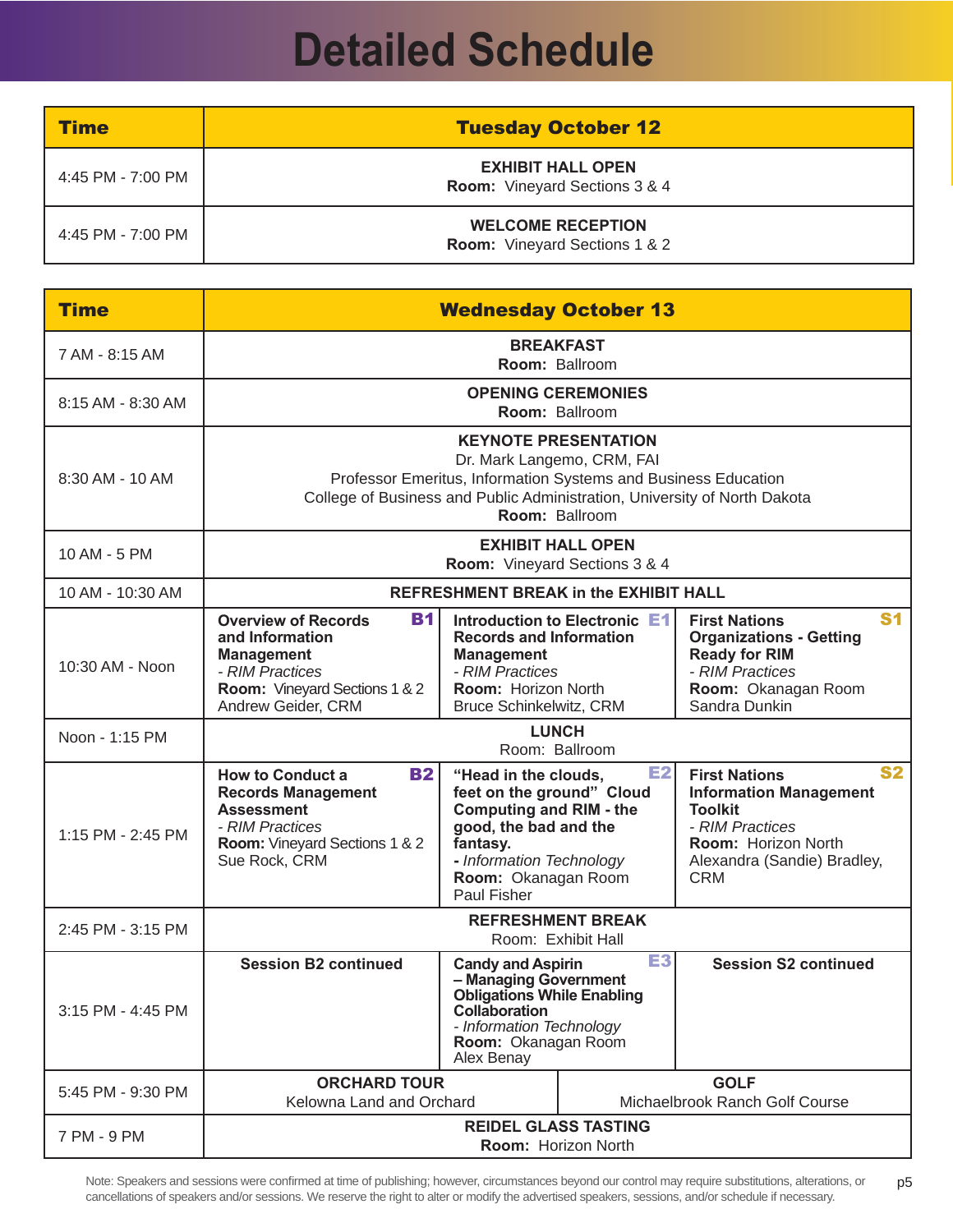## **Detailed Schedule**

<span id="page-5-0"></span>

| <b>Time</b>        |                                                                                                                                                                                                                | <b>Thursday October 14</b>                                                                                                                                                                       |                                                                                                                                                                                       |
|--------------------|----------------------------------------------------------------------------------------------------------------------------------------------------------------------------------------------------------------|--------------------------------------------------------------------------------------------------------------------------------------------------------------------------------------------------|---------------------------------------------------------------------------------------------------------------------------------------------------------------------------------------|
| 7 AM - 8:30 AM     |                                                                                                                                                                                                                | <b>BREAKFAST</b><br>Room: Ballroom                                                                                                                                                               |                                                                                                                                                                                       |
| 8:30 AM - 9:30 AM  |                                                                                                                                                                                                                | <b>KEYNOTE PRESENTATION</b><br>Christa Williams, BSc<br><b>Executive Director,</b><br><b>First Nations Education Steering Committee</b><br><b>First Nations Public Service</b><br>Room: Ballroom |                                                                                                                                                                                       |
| 9:30 AM - 5 PM     |                                                                                                                                                                                                                | <b>EXHIBIT HALL OPEN</b>                                                                                                                                                                         |                                                                                                                                                                                       |
| 9:30 AM - 10:30 AM |                                                                                                                                                                                                                | <b>REFRESHMENT BREAK in the EXHIBIT HALL</b>                                                                                                                                                     |                                                                                                                                                                                       |
| 10:30 AM - Noon    | <b>B4</b><br>Preparing for the<br><b>CRM Exam - Parts 1-5</b><br>- RIM Practices<br>Room: Vineyard Sections 1 & 2<br>Barbary Bellamy, CRM<br>Anne Rathbone, CRM                                                | E4<br><b>Fundamentals of</b><br><b>Electronic Records</b><br><b>Management Systems</b><br>- Information Technology<br>Room: Horizon North<br><b>Bruce Schinkelwitz, CRM</b>                      | <b>S4</b><br><b>ARMA &amp; First Nations</b><br><b>Communities: Mentorship</b><br>- What can ARMA do for<br>your communities?<br>- Leadership<br>Room: Okanagan Room<br>Sandra Dunkin |
| Noon - 1:15 PM     |                                                                                                                                                                                                                | <b>LUNCH</b><br>Room: Ballroom                                                                                                                                                                   |                                                                                                                                                                                       |
| 1:15 PM - 2:45 PM  | <b>Session B4 continued</b>                                                                                                                                                                                    | E <sub>5</sub><br><b>Transitioning to</b><br>an EDRMS<br>- RIM Practices<br>Room: Horizon North<br>Andrew Geider, CRM                                                                            | <b>S5</b><br><b>Why First Nations</b><br><b>Summit Adopted</b><br><b>SharePoint 2010</b><br>- Information Technology<br>Room: Okanagan Room<br>Iva Harris<br>Slavica Gordon           |
| 2:45 PM - 3:15 PM  |                                                                                                                                                                                                                | <b>REFRESHMENT BREAK</b><br>Room: Exhibit Hall                                                                                                                                                   |                                                                                                                                                                                       |
| 3:15 PM - 4:45 PM  | <b>B6</b><br><b>Pragmatic Answers to</b><br><b>10 Common Questions</b><br><b>About Digital and Analog</b><br><b>Document Capture</b><br>- Information Technology<br>Room: Okanagan Room<br><b>Jeff Marceil</b> | E6<br><b>What's in that Data</b><br>Warehouse?<br>- Information Technology<br><b>Room:</b> Vineyard Sections 1 & 2<br>John Bolton, MLS, CRM                                                      | <b>S6</b><br>Sustainability -<br><b>A Societal Conversation</b><br>- Sustainability<br><b>Room: Horizon North</b><br>Victoria Wakefield                                               |
| 4:45 PM - 5:45 PM  | <b>B7</b><br>Implementing a<br><b>RIM Software Application</b><br>- RIM Practices<br>Room: Horizon North<br>Jon Weston                                                                                         | E7<br><b>Practical Approach to</b><br><b>Managed Shared Drives</b><br>- RIM Practices<br>Room: Vineyard Sections 1 & 2<br>Joan Sparkes                                                           |                                                                                                                                                                                       |
| 6:30 PM -11 PM     |                                                                                                                                                                                                                | <b>BANQUET</b><br>Room: Ballroom                                                                                                                                                                 |                                                                                                                                                                                       |

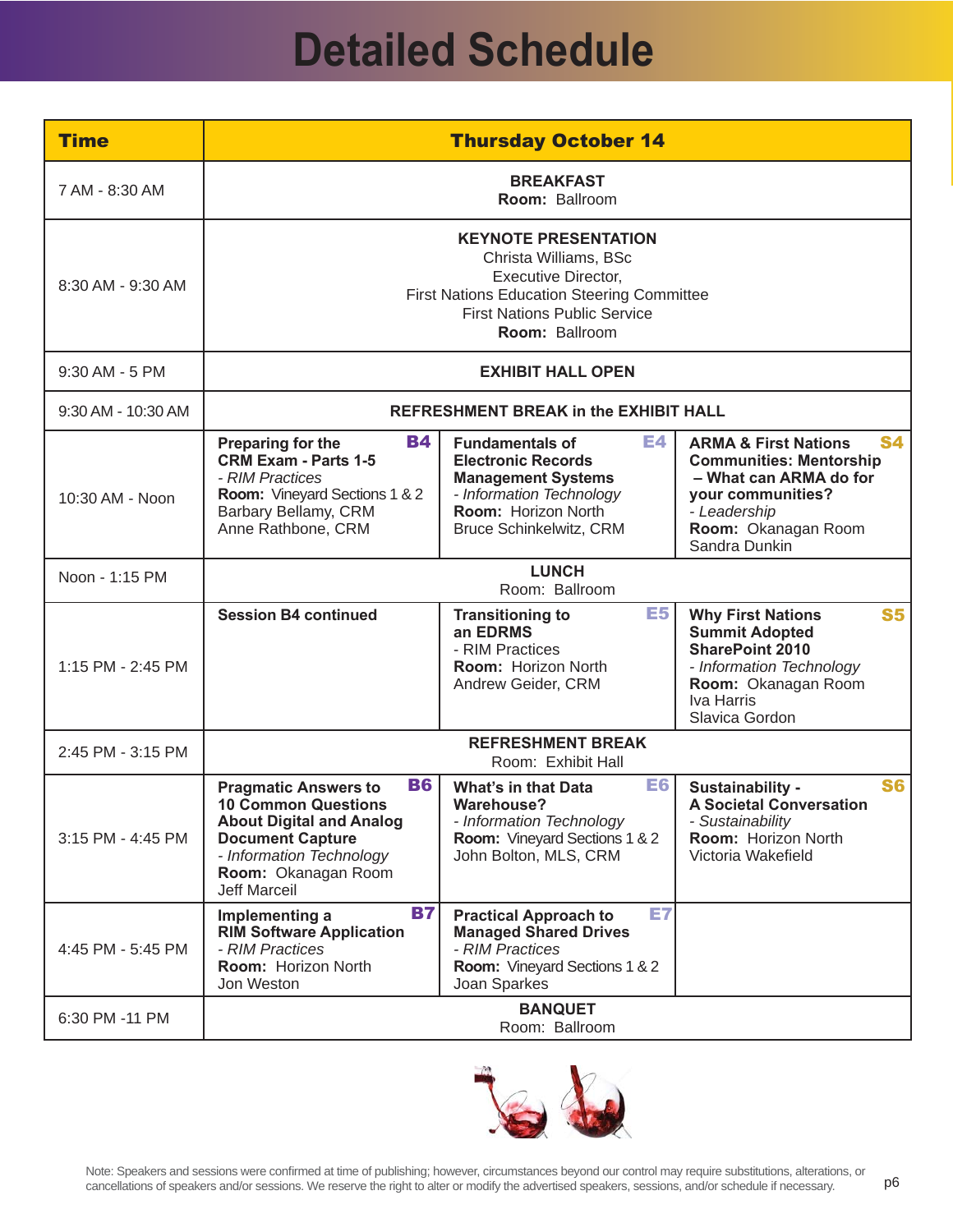## **Detailed Schedule**

<span id="page-6-0"></span>

| <b>Time</b>         |                                                                                                                                                    | <b>Friday October 15</b>                                                                                                                                                             |                                                                                                                                                                                      |
|---------------------|----------------------------------------------------------------------------------------------------------------------------------------------------|--------------------------------------------------------------------------------------------------------------------------------------------------------------------------------------|--------------------------------------------------------------------------------------------------------------------------------------------------------------------------------------|
| 7 AM - 8:30 AM      |                                                                                                                                                    | <b>BREAKFAST</b><br><b>Room: Ballroom</b>                                                                                                                                            |                                                                                                                                                                                      |
| 8:30 AM - Noon      |                                                                                                                                                    | <b>EXHIBIT HALL OPEN</b>                                                                                                                                                             |                                                                                                                                                                                      |
| 8:30 AM - 10 AM     | <b>B8</b><br><b>CRM Workshop - Part 6</b><br>- RIM Practices<br><b>Room:</b> Vineyard Sections 1 & 2<br>Barbary Bellamy, CRM<br>Anne Rathbone, CRM | <b>E8</b><br><b>Best Practices for</b><br>Designing and<br>Implementing<br><b>SharePoint 2010</b><br>- Information Technology<br>Room: Horizon North<br>Iva Harris<br>Treasa Cunneen | <b>S8</b><br><b>Selling and Educating</b><br><b>Your Organization RIM</b><br><b>Program to Your Users</b><br>- Communications & Marketing<br>Room: Okanagan Room<br>Wendy Bauer, CRM |
| 10 AM - 10:30 AM    |                                                                                                                                                    | <b>REFRESHMENT BREAK in the EXHIBIT HALL</b>                                                                                                                                         |                                                                                                                                                                                      |
| 10:30 AM - 11:45 AM | <b>Session B8 continued</b>                                                                                                                        | <b>Session E8 continued</b>                                                                                                                                                          | <b>S9</b><br><b>How Green is Your RIM?</b><br>- RIM Practices<br>Room: Okanagan Room<br>Alexandra (Sandie) Bradley,<br><b>CRM</b>                                                    |
|                     |                                                                                                                                                    | <b>LUNCH</b>                                                                                                                                                                         |                                                                                                                                                                                      |
| 12 PM - 1:30 PM     |                                                                                                                                                    | <b>CLOSING CEREMONIES</b><br><b>Bernita Cogswell</b><br><b>Canada Region Manager</b><br><b>ARMA Canada</b><br><b>Room: Ballroom</b>                                                  |                                                                                                                                                                                      |

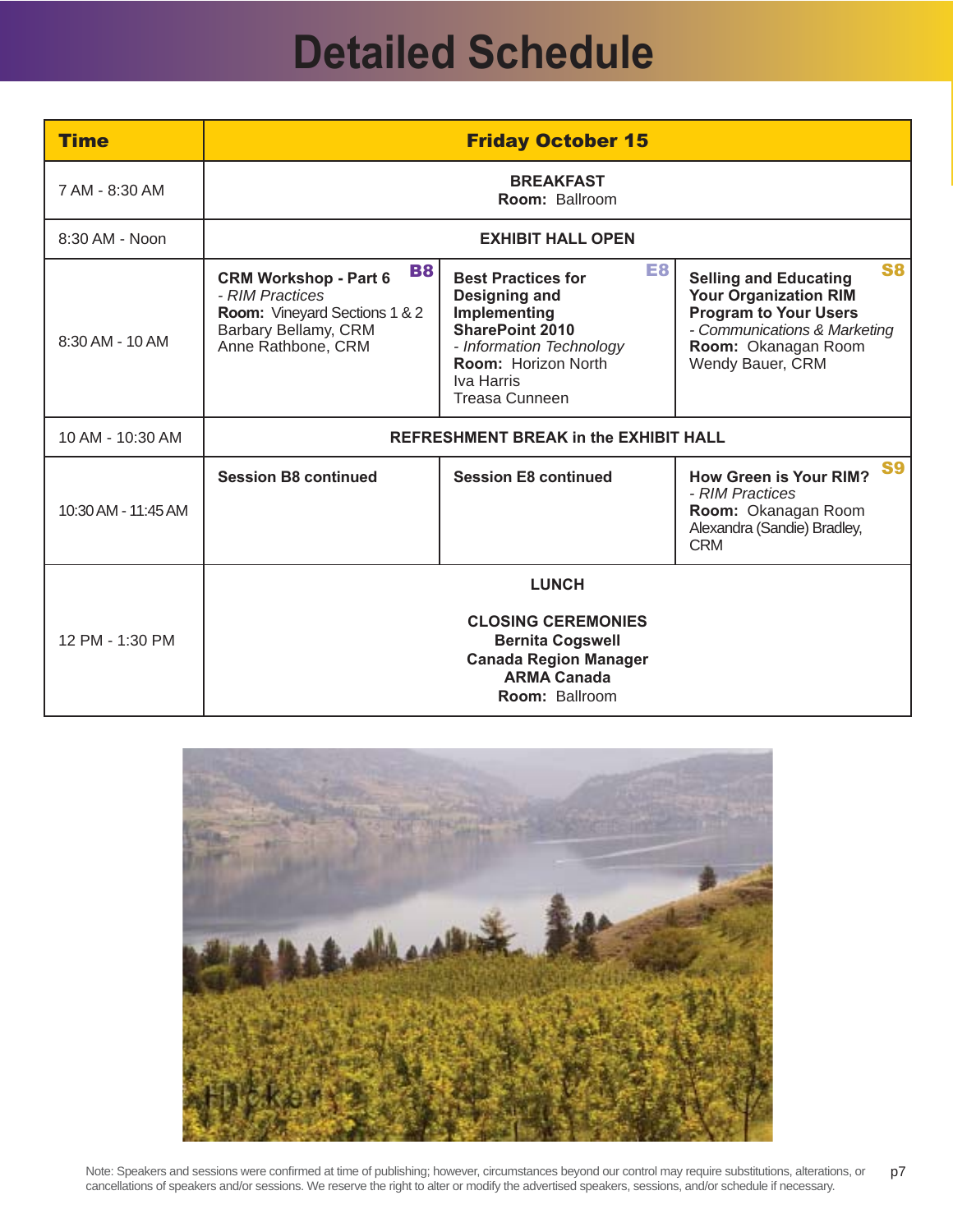### RIM BASICS TRACK

<span id="page-7-0"></span>

| <b>B1</b> | <b>Overview of Records and Information Management</b><br>Andrew Geider, CRM, Records Coordinator, City of Port Moody                                                                                                                                                                                                                                                                                                                                                                                                                                                                                                                                                                                                                                                                                                                                                                                                                                                                                                                                                                                                                                                                                                                                  |
|-----------|-------------------------------------------------------------------------------------------------------------------------------------------------------------------------------------------------------------------------------------------------------------------------------------------------------------------------------------------------------------------------------------------------------------------------------------------------------------------------------------------------------------------------------------------------------------------------------------------------------------------------------------------------------------------------------------------------------------------------------------------------------------------------------------------------------------------------------------------------------------------------------------------------------------------------------------------------------------------------------------------------------------------------------------------------------------------------------------------------------------------------------------------------------------------------------------------------------------------------------------------------------|
|           | This session will provide an overview of the basic principles and elements of Records and Information<br>Management (RIM). Topics will address questions such as: What is RIM? Why is RIM important?<br>What is a Record? What is a classification system? What is a retention schedule? What are<br>Archives and how do they relate to RIM? What are my responsibilities?                                                                                                                                                                                                                                                                                                                                                                                                                                                                                                                                                                                                                                                                                                                                                                                                                                                                            |
| <b>B2</b> | How to Conduct a Records Management Assessment, Why and<br>When, too!<br>Sue Rock CRM, Account Manager, The Rockfiles Inc.                                                                                                                                                                                                                                                                                                                                                                                                                                                                                                                                                                                                                                                                                                                                                                                                                                                                                                                                                                                                                                                                                                                            |
|           | Often our clients do not have the records management vocabulary or experience to describe their<br>own business drivers for seeking help from records professionals. A records management<br>assessment is a handy method for the records manager to employ when the client's the pain point or<br>opportunity cannot be readily defined. A seasoned, tenderized and forever-optimistic records manager<br>will use case studies to walk through several records management assessments. Case studies<br>include the following business settings: a) a commodity transportation company; b) a municipal<br>department; and, c) a gas plant site. The records management assessment toolkit includes the<br>following: a) project charter b) face to face interviews c) data gathering d) data analysis<br>e) presentation of findings. The whole experience requires solid records management knowledge and<br>a lot of chutzpah to steer the project through to its conclusion.                                                                                                                                                                                                                                                                      |
| <b>B4</b> | <b>CRM Preparation Workshop Parts 1 - 5</b><br>Barbary Bellamy CRM, Supervisor Asset Records Management, Enmax Power Corporation<br>Anne Rathbone CRM, Records Management Technician, Sunshine Coast Regional District                                                                                                                                                                                                                                                                                                                                                                                                                                                                                                                                                                                                                                                                                                                                                                                                                                                                                                                                                                                                                                |
|           | Research has shown that CRM's and CRM candidates believe that attaining certification status<br>results in enhanced professionalism and personal growth. The records and information management<br>knowledge gained through the certification process and the improved attitude of self-esteem and<br>confidence can result in CRM's obtaining increased job responsibility with commensurate salary<br>benefits. The workshop will begin with an overview of the ARMA International Core RIM<br>Competencies Assessment Tool which defines the knowledge and skills required to perform<br>successfully in the RIM profession today. The workshop will then ease Attendees into the content of<br>exams 1 to 5 and techniques for answering multiple choice questions.                                                                                                                                                                                                                                                                                                                                                                                                                                                                               |
| <b>B6</b> | <b>Pragmatic Answers to 10 Common Questions About Digital and</b><br><b>Analog Document Capture for Records Management</b><br>Jeff Marceil, Account Executive/PM, Micro Com Systems                                                                                                                                                                                                                                                                                                                                                                                                                                                                                                                                                                                                                                                                                                                                                                                                                                                                                                                                                                                                                                                                   |
|           | This presentation will attempt to answer as straight and clear as possible, the following 10 questions<br>about digital and/or analog capture of data as it applies to records management:<br>1.<br>When should you microfilm vs. digitize records and why?<br>2.<br>What things should I keep in mind when creating my taxonomy to achieve the gretest success<br>during the capture phase of a records management project?<br>3.<br>Is there a way to search the entire body content of all scanned documents in an ECMS<br>(Electronic Content Management System)?<br>What kind of data storage capacity should I expect when storing images of various types of<br>4.<br>documents, in different file types and compressions?<br>5.<br>What are the drawbacks and advantages of the various popular image formats?<br>Can microfilm (roll film, microfiche or aperture cards) be digitized?<br>6.<br>7.<br>Does OCR really work? Can word processing formats be maintained? How about ICR?<br>8.<br>Should we do records digitization within our organization? What are the pitfalls?<br>9.<br>When choosing an imaging service bureau, what should I look for?<br>10.<br>Can we create automation or workflow in our document capture processes? |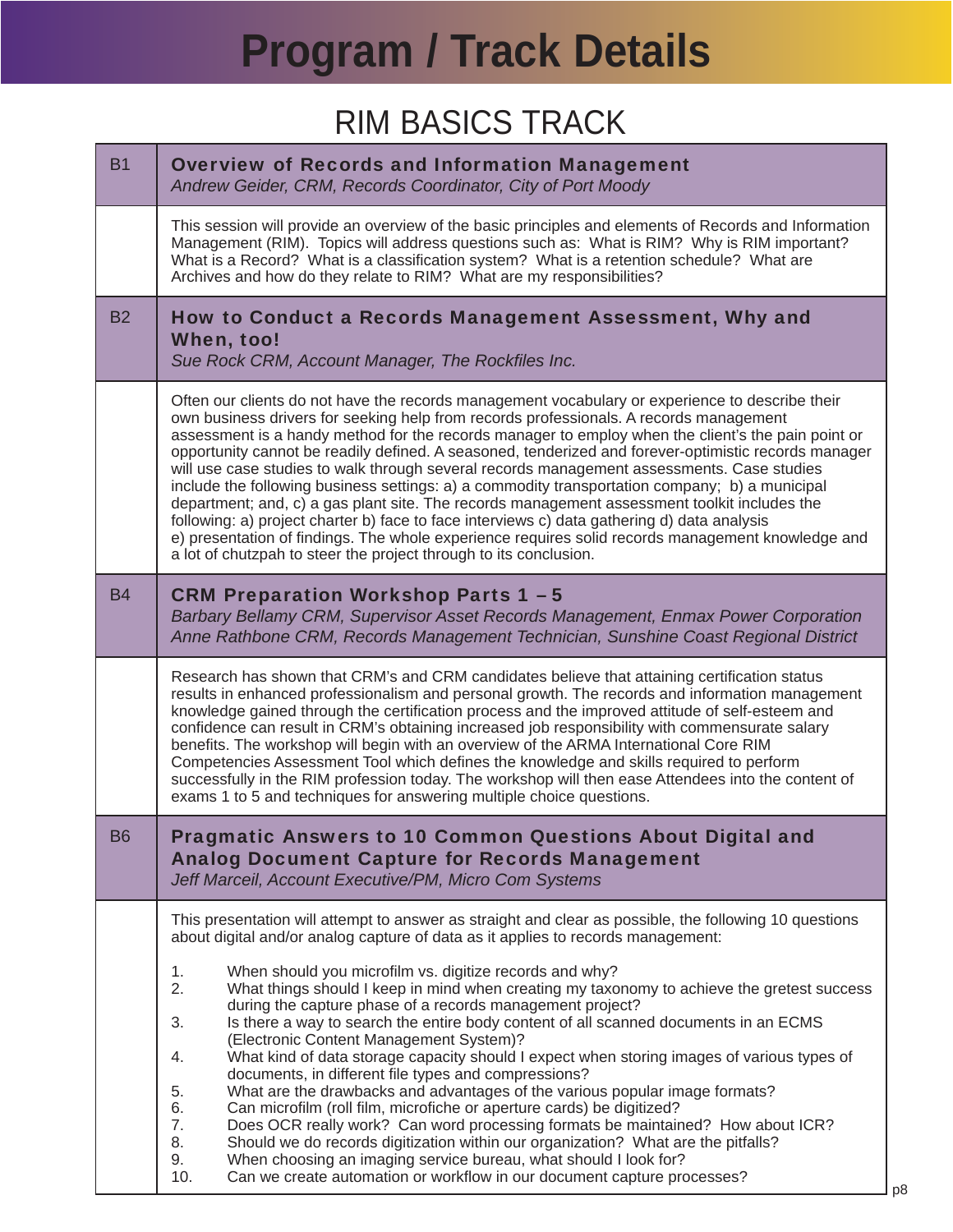### **RIM BASICS TRACK, cont'd**

| <b>B7</b>      | <b>Implementing a RIM Software Application (hardcopy records)</b><br>Jon Weston, Application Developer/RIM Consultant, File IT Solutions                                                                                                                                                                                                                                                                                                                                                                                                                                                                                                                                               |
|----------------|----------------------------------------------------------------------------------------------------------------------------------------------------------------------------------------------------------------------------------------------------------------------------------------------------------------------------------------------------------------------------------------------------------------------------------------------------------------------------------------------------------------------------------------------------------------------------------------------------------------------------------------------------------------------------------------|
|                | Looking at purchasing and installation enterprise records management software to manage your<br>hardcopy files (both old and new), but aren't sure what exactly to expect from the process? Don't<br>know what you need to get done before installing the software? Here's a handy overview, including<br>some tips, hints, examples, and experiences to help your project to success.                                                                                                                                                                                                                                                                                                 |
| B <sub>8</sub> | <b>CRM Preparation Workshop Parts 6</b><br>Barbary Bellamy CRM, Supervisor Asset Records Management, Enmax Power Corp.<br>Anne Rathbone CRM, Records Management Technician, Sunshine Coast Regional District                                                                                                                                                                                                                                                                                                                                                                                                                                                                           |
|                | Research has shown that CRM's and CRM candidates believe that attaining certification status<br>results in enhanced professionalism and personal growth. The records and information management<br>knowledge gained through the certification process and the improved attitude of self-esteem and<br>confidence can result in CRM's obtaining increased job responsibility with commensurate salary<br>benefits. The workshop will begin with an overview of the ARMA International Core RIM<br>Competencies Assessment Tool which defines the knowledge and skills required to perform<br>successfully in the RIM profession today and finish up with techniques for passing exam 6. |
| B <sub>9</sub> | <b>Selling and Educating Your Organizations Records Management Pro-</b><br>gram To Your Users<br>Wendy Bauer CRM, Records Coordinator, Township of Langley                                                                                                                                                                                                                                                                                                                                                                                                                                                                                                                             |
|                | FACT: the average staff member does not want or have time to think about records management.<br>FACT: education and marketing of a corporate records program are always linked and are basic<br>responsibilities of all record keepers. Every marketing opportunity includes an opening to educate.<br>Every communicated records instruction includes the chance to market the program. Attendees will<br>learn some cost effective ideas about educating adults and getting their attention to move the visibility<br>and understanding of the organization's records program forward.                                                                                               |

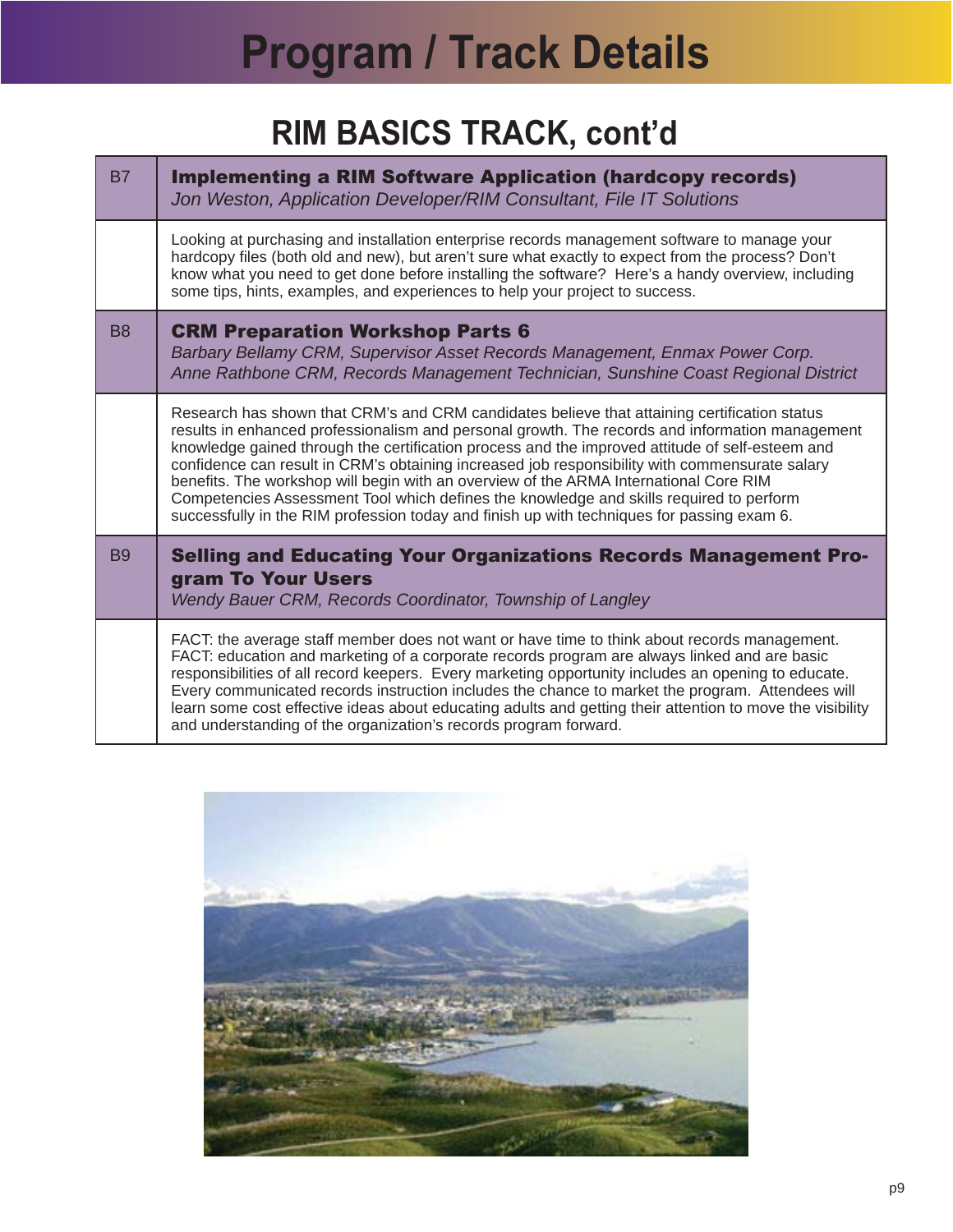### **ELECTRONIC RECORDS TRACK**

<span id="page-9-0"></span>

| E1             | <b>Introduction to Electronic Records and Information Management</b><br>Bruce Schinkelwitz CRM, Principal, Foundational Inc.                                                                                                                                                                                                                                                                                                                                                                                                                                                                                                                                                                                                                                                                                                                                                                                                                                                                                                                                                                                                                                                                                                                                                    |
|----------------|---------------------------------------------------------------------------------------------------------------------------------------------------------------------------------------------------------------------------------------------------------------------------------------------------------------------------------------------------------------------------------------------------------------------------------------------------------------------------------------------------------------------------------------------------------------------------------------------------------------------------------------------------------------------------------------------------------------------------------------------------------------------------------------------------------------------------------------------------------------------------------------------------------------------------------------------------------------------------------------------------------------------------------------------------------------------------------------------------------------------------------------------------------------------------------------------------------------------------------------------------------------------------------|
|                | Electronic records and information is both a fact of life in organizations and a core challenge to<br>records and information managers. To better tackle this growing challenge, this session will present<br>and discuss the fundamentals of electronic records and information from the perspective of the RIM<br>professional. Included will be a discussion of the basics of electronic information objects, metadata,<br>content systems and their structure, and RIM approaches including policy and standards such as ISO<br>15489. The session objective is to impart practical knowledge and skills as a foundation for advanced<br>learning about eRIM.                                                                                                                                                                                                                                                                                                                                                                                                                                                                                                                                                                                                               |
| E2             | "Head in the clouds, feet on the ground" Cloud Computing and RIM -<br>the good, the bad and the fantasy.<br>Paul Fisher, Managing Consultant, IBM Canada                                                                                                                                                                                                                                                                                                                                                                                                                                                                                                                                                                                                                                                                                                                                                                                                                                                                                                                                                                                                                                                                                                                        |
|                | Cloud computing has been promoted by many in the IT industry as the wave of the future. As such,<br>it is encumbent on RIM professionals to understand what it is, how it is being promoted and why it is<br>important to appreciate the potential ramifications on an organization and its recordkeeping<br>practices. Although relatively new and still evolving in its development and application, Cloud<br>Computing provides a number of opportunities and challenges that all RIM professionals within an<br>organization should begin to plan for - whether the organization's IT is ready for it or not.                                                                                                                                                                                                                                                                                                                                                                                                                                                                                                                                                                                                                                                               |
| E <sub>3</sub> | <b>Candy and AspirinManaging Government Obligations While En-</b><br>abling CollaborationCould This Really Happen?<br>Alex Benay, Senior Strategist, Open Text Corporation                                                                                                                                                                                                                                                                                                                                                                                                                                                                                                                                                                                                                                                                                                                                                                                                                                                                                                                                                                                                                                                                                                      |
|                | Today's modern workplace requires mass collaboration. Whether it be new digital born generations<br>of employees joining the traditional workplace, or new mandates crossing traditional jurisdictional<br>boundaries, technological collaboration is here to stay. Web 2.0, wikis, blogs, instant messaging,<br>social media, etc., all of these have blurred the lines between what was once a clear distinction<br>between corporate governance and consumer media; one could even argue that this line will only<br>continue to blur, to a point of non-existence. During this session, you will hear about the emerging<br>collaboration and social media trends surrounding mobility, 3d visual representations, gaming and<br>avatar management. As well, you will hear about how government institutions are merging the<br>existing 2.0 collaborative methods with strong corporate governance and management in an effort to<br>manage collaboration and strike a balance between the collaboration needs and enterprise<br>obligations around information management, security and access. In this new world of technological<br>collaboration, let us show you how to achieve a balance between your social media needs and<br>corporate compliance and governance. |
| E <sub>4</sub> | The Fundamentals of Electronic Records Management Systems<br>Bruce Schinkelwitz CRM, Principal, Foundational Inc.                                                                                                                                                                                                                                                                                                                                                                                                                                                                                                                                                                                                                                                                                                                                                                                                                                                                                                                                                                                                                                                                                                                                                               |
|                | While many organizations have moved to implement Electronic records management systems<br>(ERMS) since their appearance in the 1980s, the majority of these deployments have been either<br>limited in scope or have ended in failure. It is therefore critical for RIM professionals to learn the<br>fundamentals of ERMS systems, what they are and what they are not. This session will focus on the<br>nature of ERMS as content and metadata systems: their basic concepts of operations; vendor<br>approaches to the challenge of content and 'recordness;' applicable standards; the challenge of end<br>user acceptance and use; and pre-requisites for effective implementation.                                                                                                                                                                                                                                                                                                                                                                                                                                                                                                                                                                                       |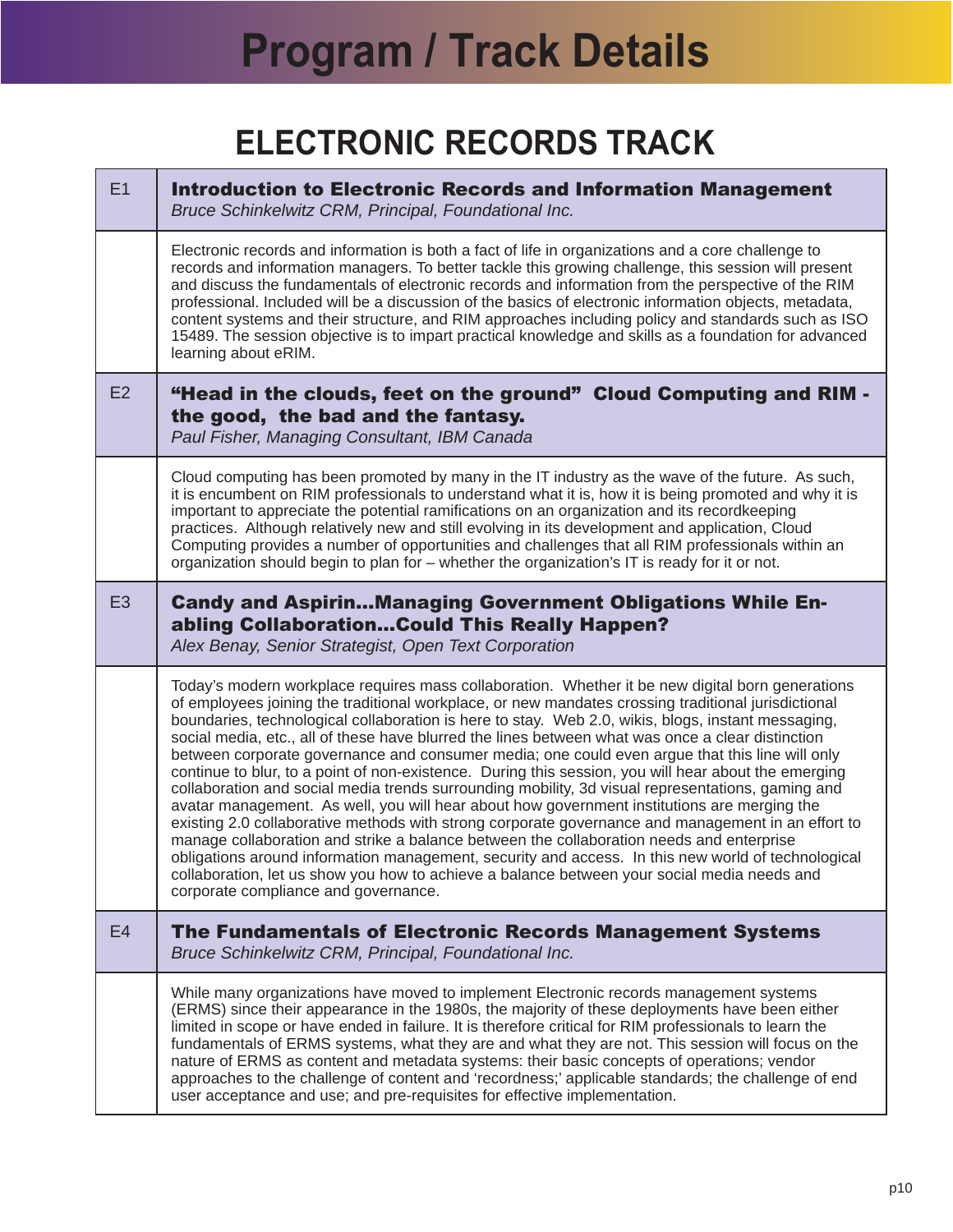## ELECTRONIC RECORDS TRACK, cont'd

| E <sub>5</sub> | <b>Transitioning to an Electronic Documents and Records Management</b><br><b>System</b><br>Andrew Geider, CRM, Records Coordinator, City of Port Moody                                                                                                                                                                                                                                                                                                                                                                                                                                                                                                                                                                    |
|----------------|---------------------------------------------------------------------------------------------------------------------------------------------------------------------------------------------------------------------------------------------------------------------------------------------------------------------------------------------------------------------------------------------------------------------------------------------------------------------------------------------------------------------------------------------------------------------------------------------------------------------------------------------------------------------------------------------------------------------------|
|                | Many public bodies and private organizations today are looking at implementing a system to manage<br>their electronic and physical records, but aren't sure where to start. The transition from a traditional<br>paper-based system to a comprehensive electronic documents and records management system<br>(EDRMS) can be expensive and downright overwhelming. This presentation will provide participants<br>with some practical tips for preparing for a successful transition before committing funds to purchas-<br>ing an EDRMS.                                                                                                                                                                                  |
| E <sub>6</sub> | What's in that Data Warehouse? A RIM examination<br>John Bolton MLS, CRM, Data Warehouse Architect,<br>Ministry of Housing and Social Development, Province of B.C.                                                                                                                                                                                                                                                                                                                                                                                                                                                                                                                                                       |
|                | In April 1997 John T. Phillips, CRM, published an article in the ARMA Records Management Quarterly,<br>titled, "What's in that Data Warehouse". The goal of this presentation is to provide an up-to-date re-<br>sponse to that question. Since a typical data warehouse could contain a terabyte or more of valuable<br>business data, it is vital that RIM professionals are knowable on all aspects of managing such tech-<br>nology. This presentation will touch on topics including, data warehouse structure, business intel-<br>ligence, data storage, retention and archiving, security, privacy, master data management, enterprise<br>information architecture, and the concept of "one version of the truth". |
|                |                                                                                                                                                                                                                                                                                                                                                                                                                                                                                                                                                                                                                                                                                                                           |
| E7             | A Practical Approach to Managed Shared Drives<br>Joan Sparkes, Senior Consultant, TAB Canada                                                                                                                                                                                                                                                                                                                                                                                                                                                                                                                                                                                                                              |
|                | What simple steps can you take to improve efficiency and reduce risk within an often out-of-control in-<br>formation storage environment? This front-line case study provides a practical and cost-effective ap-<br>proach to addressing even the worst shared drive collections, regardless of industry and without the<br>need for specialized tools or technologies. Following the session, participants will be able to develop<br>a basic plan for implementation of managed shared drives and commence the design of a managed<br>shared drive structure.                                                                                                                                                           |
| E <sub>8</sub> | Best Practices for Designing and Implementing SharePoint 2010 as a<br><b>Highly Effective Records Management Solution</b><br>Iva Harris, Project Manager, Director of ECM, Softlanding Network Solutions<br>Treasa Cunneen, Senior Development Consultant, Softlanding Network Solutions                                                                                                                                                                                                                                                                                                                                                                                                                                  |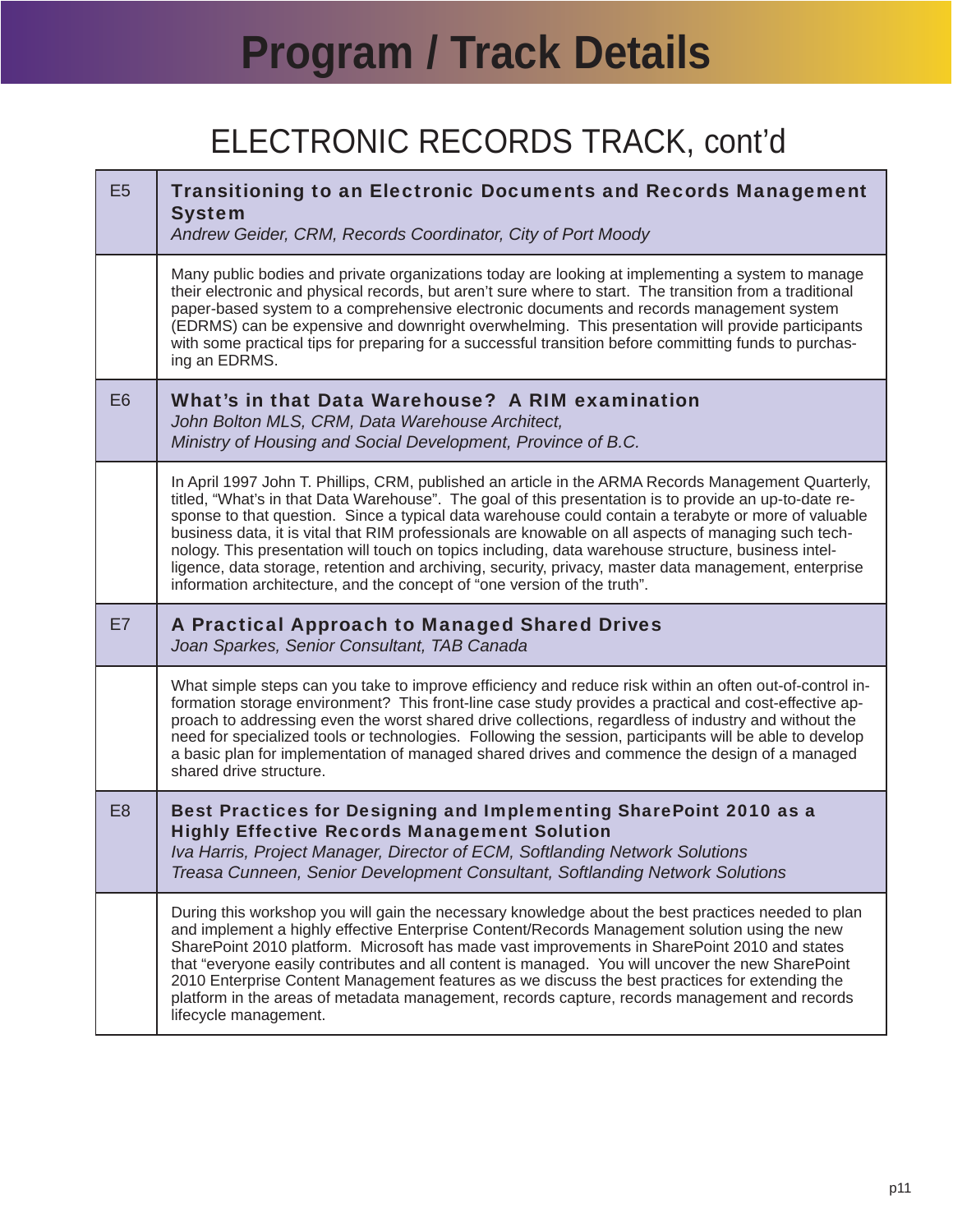## **SPECIALIZED TRACK**

<span id="page-11-0"></span>

| S <sub>1</sub> | <b>First Nations organizations: Getting ready for Records Management</b><br>Sandra Dunkin, Records & Information Management Coordinator, First Nations Summit                                                                                                                                                                                                                                                                                                                                                                                                                                                                                                                     |
|----------------|-----------------------------------------------------------------------------------------------------------------------------------------------------------------------------------------------------------------------------------------------------------------------------------------------------------------------------------------------------------------------------------------------------------------------------------------------------------------------------------------------------------------------------------------------------------------------------------------------------------------------------------------------------------------------------------|
|                | A workshop designed to assist First Nations organizations prepare for Records Management. This<br>session will focus on information gathering and the (sometimes) unique challenges of conducting a<br>records volume assessment in their organizations and communities. Instruction will cover such top-<br>ics as creating a checklist of actions, defining the information gathering process, understanding RIM<br>vocabulary, determining what you can accomplish prior to hiring a consultant, preparing a Request for<br>Proposal (RFP) to hire a consultant, formulating the criteria for assessment of RFP responses, and<br>information to be included the RIM contract. |
| <b>S2</b>      | <b>The First Nations Information Management Toolkit</b><br>- "a program model."<br>Alexandra (Sandie) Bradley CRM, President, Harwood Information Associates                                                                                                                                                                                                                                                                                                                                                                                                                                                                                                                      |
|                | The session will provide an overview of the contents of the Toolkit, including the essential information<br>for executives and decision makers, as well as sample policies, classification and retention models,<br>and procedures for the daily management of office information. This session is broadly focussed for<br>all staff in First Nations organizations.                                                                                                                                                                                                                                                                                                              |
| <b>S4</b>      | <b>ARMA &amp; First Nations communities: Mentorship - what can ARMA</b><br>do for your communities?                                                                                                                                                                                                                                                                                                                                                                                                                                                                                                                                                                               |
|                | Sandra Dunkin, Records & Information Management Coordinator, First Nations Summit                                                                                                                                                                                                                                                                                                                                                                                                                                                                                                                                                                                                 |
|                | An interactive discussion session with First Nations delegates to formulate an appropriate and re-<br>sponsive mentorship agreement with ARMA. ARMA Vancouver and Canada Region will be engaging<br>in an MOU with the First Nations Public Service Secretariat to develop a strategy on implementation<br>of Records Management training and mentorship in Communities. In an effort to provide the best<br>support to communities we are hoping to have delegates participate in an open forum to ascertain<br>what their greatest and most immediate needs are with respect to RIM support.                                                                                    |
| <b>S5</b>      | Why First Nations Summit Adopted SharePoint 2010 as a Highly<br><b>Effective Document/Records Management Solution</b><br>Iva Harris, Project Manager, Director of ECM, Softlanding Network Solutions<br>Slavica Gordon, Director of Application Development, Softlanding Network Solutions                                                                                                                                                                                                                                                                                                                                                                                        |

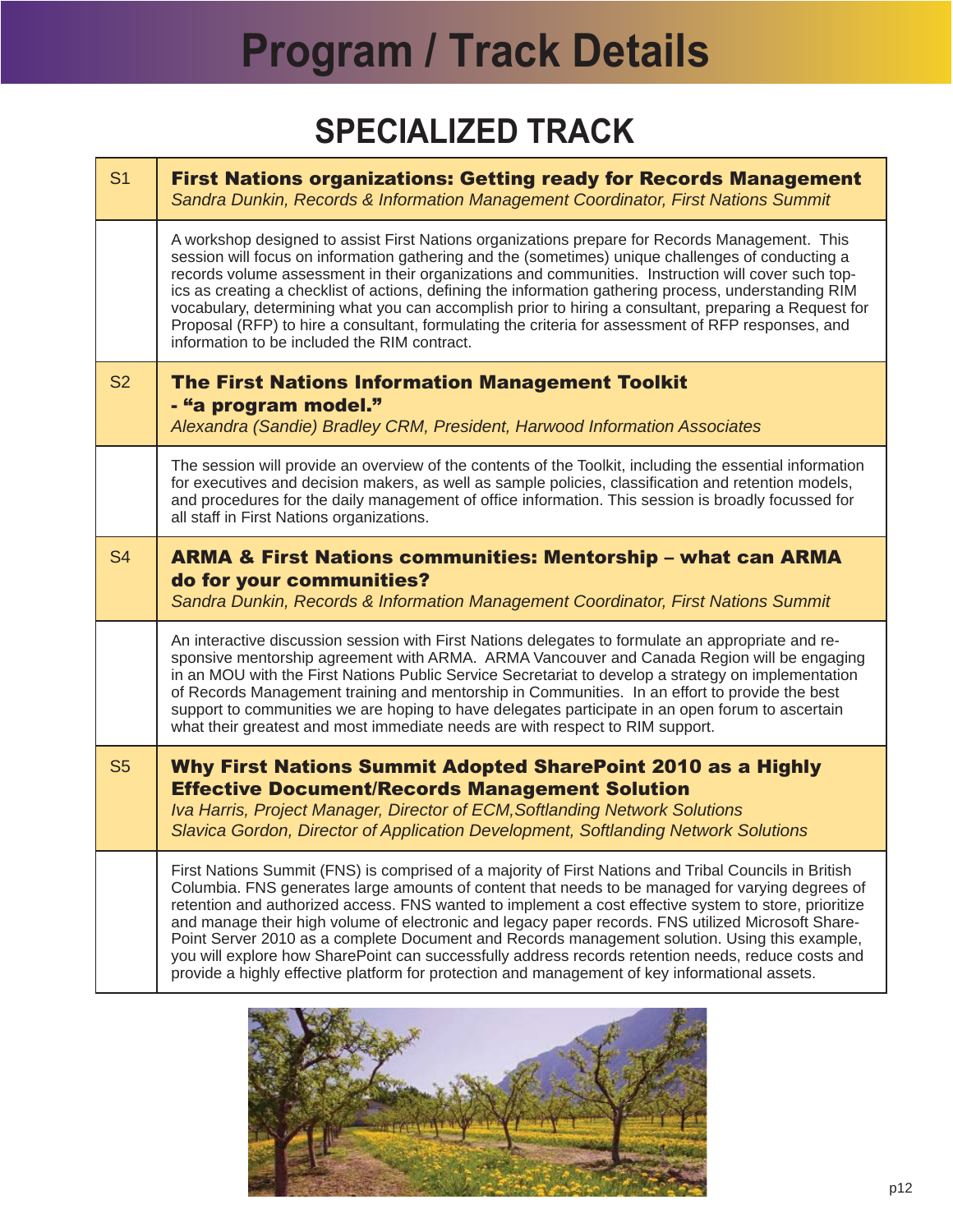### **SPECIALIZED TRACK, cont'd**

<span id="page-12-0"></span>

| S <sub>6</sub> | <b>Sustainability - A Societal Conversation</b><br>Victoria Wakefield, Mgr Logistics & Sustainability, University of British Columbia                                                                                                                                                                                                                                                                                                                                                                                                                                                                                                                                                                                                                                                                                                                                                                                                                                                                                            |  |  |
|----------------|----------------------------------------------------------------------------------------------------------------------------------------------------------------------------------------------------------------------------------------------------------------------------------------------------------------------------------------------------------------------------------------------------------------------------------------------------------------------------------------------------------------------------------------------------------------------------------------------------------------------------------------------------------------------------------------------------------------------------------------------------------------------------------------------------------------------------------------------------------------------------------------------------------------------------------------------------------------------------------------------------------------------------------|--|--|
|                | A societal conversation about the kind of world we want to live in, informed by some understanding<br>of the ecological, social and economic consequences of our individual and collective actions. From<br>humble beginnings as an early adopter in campus sustainability, UBC has fostered a thriving com-<br>munity of sustainability researchers, teachers, students, and operational experts.  What we have<br>learned is Sustainability at UBC is about much more than environmental stewardship. We understand<br>that the actions of humankind have social, economic and environmental consequences: By examining<br>our actions through these "lenses" of sustainability, we can make decisions today that ensure our own<br>well-being and that of future generations. Us. We invite you to share an hour with Victoria Wakefield,<br>Manager of Logistics and Sustainability at the University of British Columbia; a conversation about<br>what UBC is doing and how they are shaping their campuses for the future. |  |  |
| S <sub>8</sub> | <b>Selling and Educating Your Organizations Records Management</b><br><b>Program To Your Users</b><br>Wendy Bauer CRM, Records Coordinator, Township of Langley                                                                                                                                                                                                                                                                                                                                                                                                                                                                                                                                                                                                                                                                                                                                                                                                                                                                  |  |  |
|                | FACT: the average staff member does not want or have time to think about records management.<br>FACT: education and marketing of a corporate records program are always linked and are basic<br>responsibilities of all record keepers. Every marketing opportunity includes an opening to educate.<br>Every communicated records instruction includes the chance to market the program. Attendees will<br>learn some cost effective ideas about educating adults and getting their attention to move the visibility<br>and understanding of the organization's records program forward.                                                                                                                                                                                                                                                                                                                                                                                                                                         |  |  |
| S <sub>9</sub> | <b>How Green is Your RIM Program? Sustainable Contributions</b><br>to Organizations<br>Alexandra (Sandie) Bradley CRM, President, Harwood Information Associates                                                                                                                                                                                                                                                                                                                                                                                                                                                                                                                                                                                                                                                                                                                                                                                                                                                                 |  |  |
|                | Public organizations must look for "green" options as legislation and regulations are requiring them to<br>demonstrate sustainability and cost savings in their operations. Isn't this "back to the future"? A key<br>benefit of records and information management (RIM) programs has always been cost savings, and<br>now with an emphasis on sustainable operations, organizations will benefit from the contributions of<br>RIM programs. This session will examine the green contributions a RIM Program can make to organi-<br>zational sustainability programs.                                                                                                                                                                                                                                                                                                                                                                                                                                                           |  |  |

### **Registration**

Registration fees are broken down as follows:

Click **[here](http://www.gifttool.com/registrar/ShowEventDetails?ID=1939&EID=7169)** to register.

|                                                                       | Early Bird (on/before Sep 12) | <b>Regular</b> |  |  |
|-----------------------------------------------------------------------|-------------------------------|----------------|--|--|
| <b>Full Conference</b>                                                |                               |                |  |  |
| <b>ARMA</b> Member<br>۰                                               | \$550                         | \$650          |  |  |
| Non-Member<br>۰                                                       | \$650                         | \$750          |  |  |
| Single-Day (including meals except Thursday banquet and Friday lunch) |                               |                |  |  |
| <b>ARMA</b> Member<br>٠                                               | \$195                         | \$225          |  |  |
| Non-Member<br>۰                                                       | \$225                         | \$250          |  |  |

Those of you wishing to pay by cheque please go through the registration process and select "Pay at the door" but send the cheques in advance made out to "ARMA Vancouver - Kelowna Conference" to:

ARMA Vancouver Chapter, Whining About Records, 413-280 Nelson Street, Vancouver, BC V6B 2E2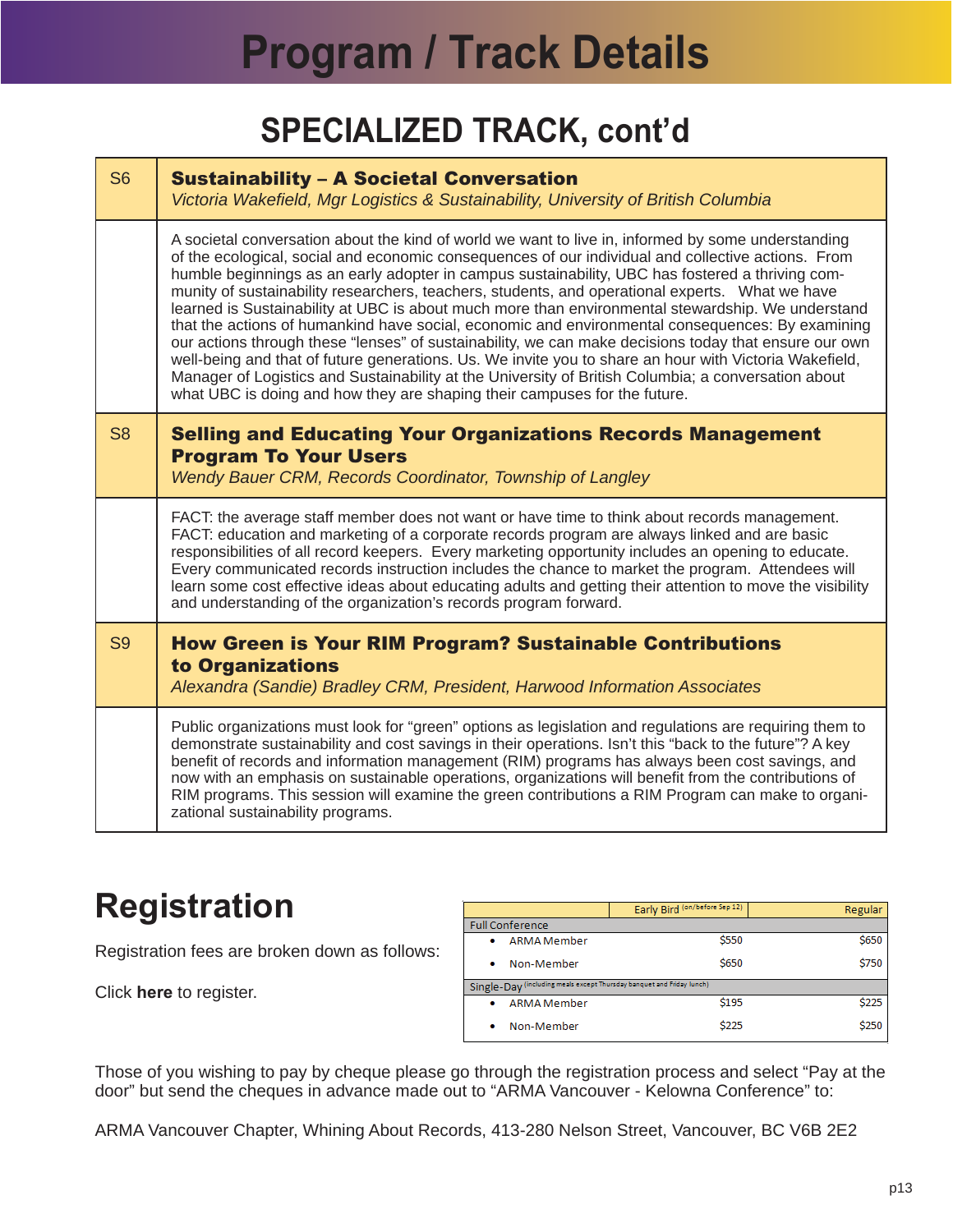## **Accomodation & Social Events**

#### <span id="page-13-0"></span>**Accommodation**

The conference is being hosted at the Coast Capri hotel in downtown Kelowna. We have blocked off 120 rooms/night at conference rates right at the hotel, so if you'd like to grab one of those rooms you can clic[k here a](http://www.coasthotels.com/hotels/canada/bc/kelowna/coast_capri/overview)nd use group code CCH-GFC8856 as part of your registration process. Note: these rooms will be released on September 13; delegates requiring room reservations after that date will still be able to make a reservation at the Group Rate but it will be based on availability.

We have three social events to choose from on Wednesday evening: glass tasting (wine tasting in special glasses), an orchard tour, and golf. Otherwise[, here is a link t](http://www.mapquest.com/maps?city=Kelowna&state=BC&address=1171+Harvey+Avenue&zipcode=V1Y&cat=Hotels&country=CA&latitude=49.88343&longitude=-119.474851&geocode=ADDRESS#b/maps/m:map:10:49.882782:-119.474116::::::1:1:::::::::/l::1171+Harvey+Avenue:Kelowna:BC:V1Y:CA:49.88343:-119.474851:address::1:Hotels::/io:1:::::f::::/so:Hotels:::d::25::::/bl:/e)o 10 different hotels within a mile of the conference.

#### **Social Events:**

(Please select your event when you register)

## **Riedel Glass Tasting**

ROBERT MONDAVI -- It sounded unbelievable to me, something like Pyramid Power. But, it's absolutely true. The wines simply taste better in Riedel glassware.



ROBERT PARKER -- I know of no finer tasting or drinking glasses than the glasses from Riedel. All of this may sound absurdly high-brow or esoteric but the effect of these glasses on fine wine is profound. I cannot emphasize enough what a difference they make.

Come discover what those in the wine industry already know – Riedel glasses do make a difference in your perception of the aromas and taste of wine. Discover Wines

First discovered by Claus Joseph Riedel (9th Generation) was the concept that the shape of a wine glass could influence ones perception of wine. Upon further investigation, he discovered that the height and width of the bowl along with the cut of the rim, influence the olfactory perception of wine. This occurs due to the aeration of wine and the layering of esters in the bowl. The taste component of wine, he further discovered, was influenced by how the shape of the bowl allowed wine to flow onto the pallet. Claus's contribution to the Riedel legacy was the Sommeliers series – still hand-made and mouth-blown.

In the mid 80's, Georg Riedel (10th generation) added the Vinum series of glasses to the Riedel collection. This series, which is machine-made, leaded crystal continues to be the most poplar serie s of glasses in the Riedel collection. Georg's concept of showing how well the glasses perform, by offering Comparative Glass Tastings, has shown tens of thousands of participants across the world how to enjoy wine to its fullest potential.

Maximilian Riedel's (11th generation) contributions to Riedel (so far) have been Riedel Restaurant and O Stemless Wine Tumblers. Living in New Jersey, he runs the North American division of Riedel. His stemless wine tumblers have created a revolution in how to drink wine.

Presented by David Sanders, Agent For Riedel for Alberta and British Columbia. Come see why RIEDEL is the original, why RIEDEL IS THE WINE GLASS COMPANY.

A set of wine glasses are included in the cost of the event. You are able to order an extra set of glasses when you register online or you can purchase a set at heavily-discounted conference rates at the event.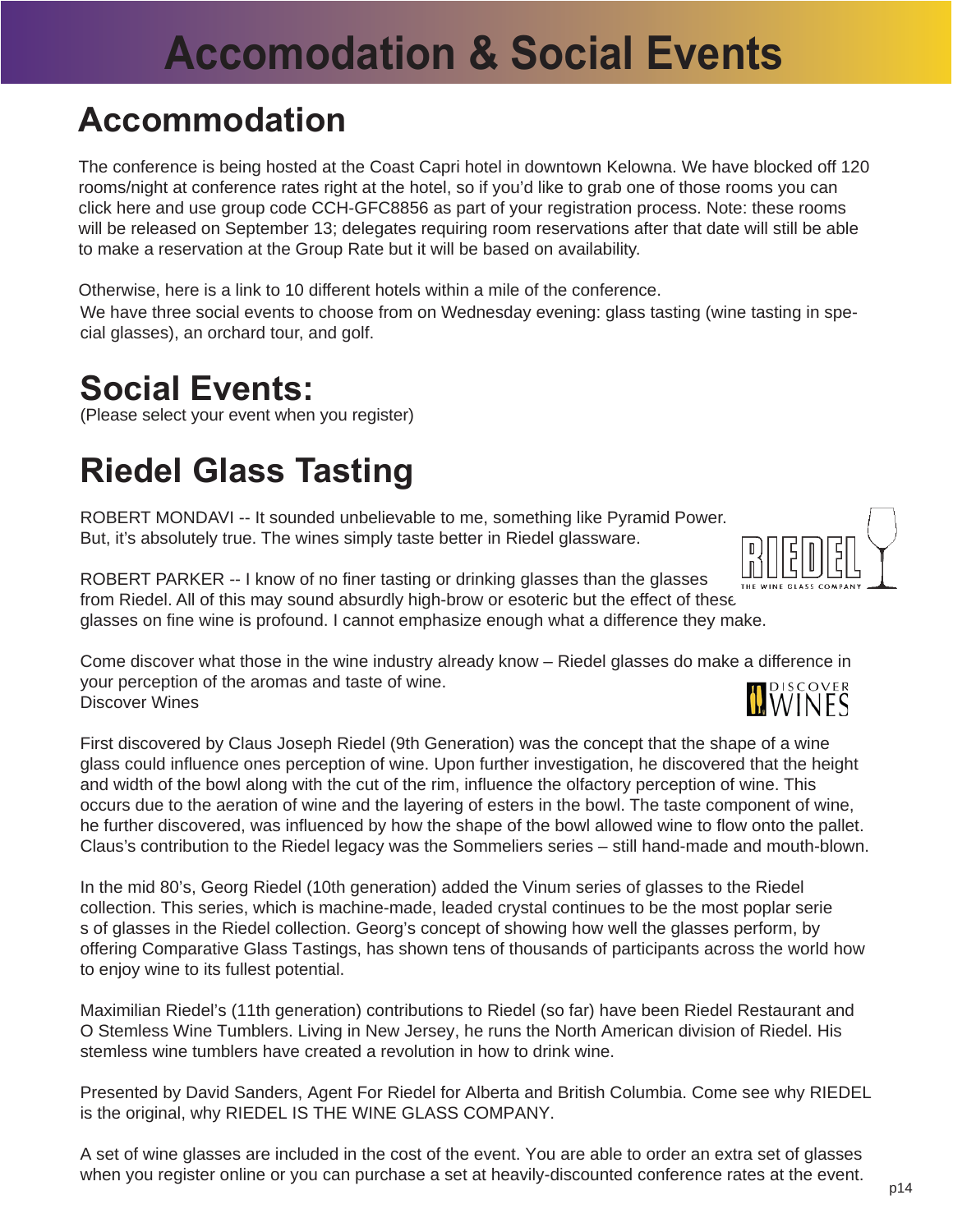## **Social Events**

### **Kelowna Land and Orchard Tour - Okanagan's Premier Orchard Experience**

Kelowna Land and Orchard Company Ltd. (KLO) is a working farm and commercial apple orchard situated a short distance (10 minutes) from the city centre of Kelowna. The orchard spans 150 acres and produces approximately four million pounds of fruit annually. British Columbia produces about 30% of apples grown in Canada and KLO is one of the largest and most modern orchard operations in the country.

KLO's popular guided orchard tours are conducted on a comfortable covered hay wagon with seating for up to 50 people. Guests get a behind-the-scenes look at a working farm and learn about the many factors that contribute to the success – or failure – of an orchard.



An historical working orchard, at KLO visitors will see many old pieces of farm machinery, tools, outhouses and other buildings. Some of the very old barns have been dismantled and the barn wood has been used to make furniture, crates and crafts, which are sold in the farm store.

KLO introduced Raven Ridge Cidery in 2003 when cider master Roger Wong produced the first line of beverages, including a still apple wine and three varieties of Iced Apple Cider including Fuji, Braeburn and Granny Smith. The products received immediate critical and consumer accolades. A tasting room is located at KLO's farm store where guests are able to sample and purchase products, which are also featured at **[The Ridge Restaurant](http://www.k-l-o.com/ridge/index.shtml)** at KLO.

#### **9 Holes at Michaelbrook Ranch Golf Club**

Michaelbrook This scenic executive course is located in the Okanagan Valley and is surrounded by mountains. This is a great course for the beginning to intermediate golfer. The design features lush fairways and fast greens that hold well. There is a large man-made lake affecting play on two holes. The signature hole is #18, a 238-yard, par 4, featuring a dogleg left fairway and an island green. Should you cut the corner and miss the green you'll be in the water.